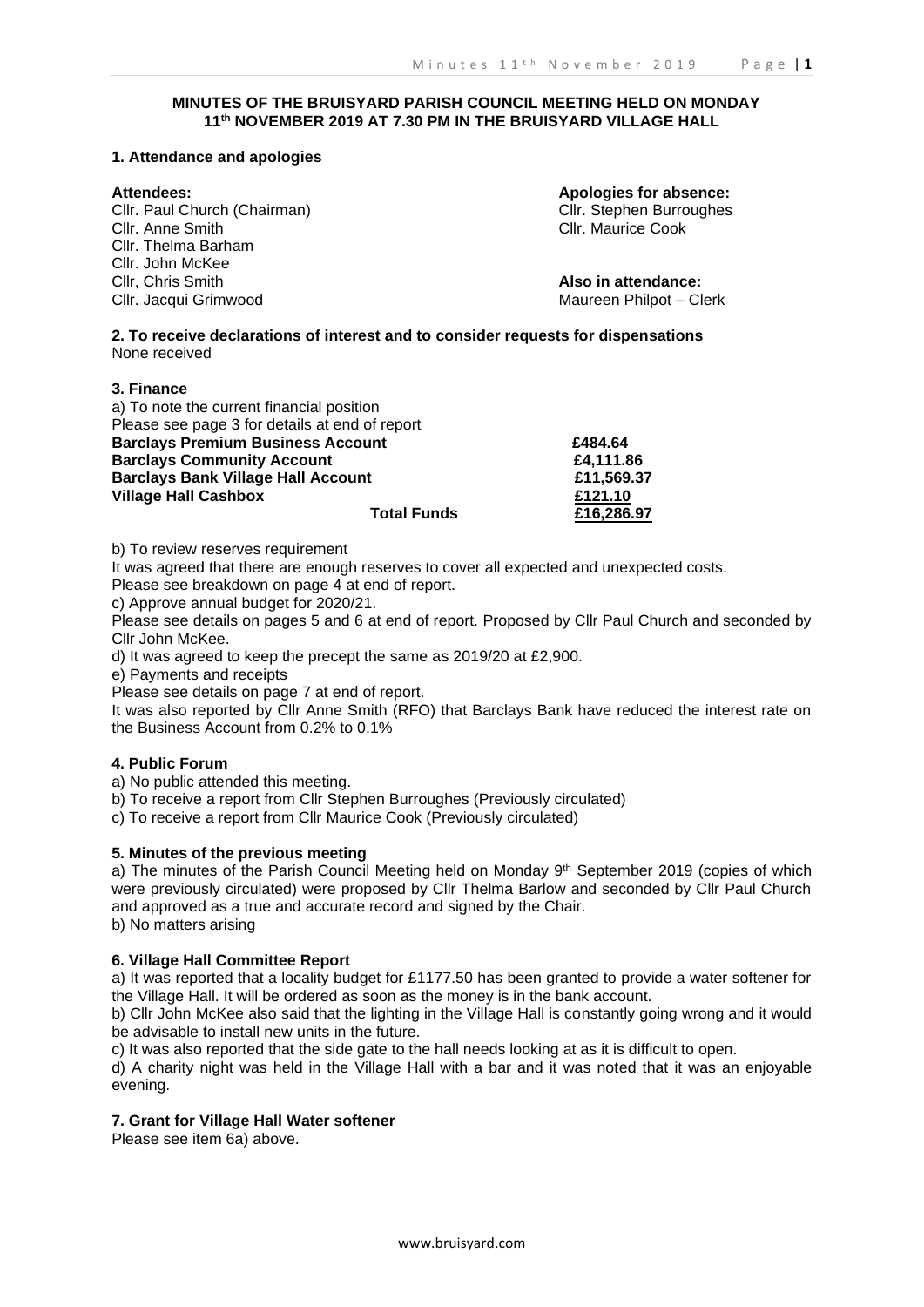### **8. Update on reconditioned swings**

Cllr Anne Smith reported that the swings are looking very good and Cllr Paul Church said he had received a quote for £600 + VAT to install them. He had also had a quote for 30 sqm of grass matting which came to £1,080. The Council decided that this was too pricey. It was suggested that a photograph be taken of the current matting to show what type of matting is needed.

Action: The Chair will go back to the company who provided the quote and tell them how much matting is actually needed.

# **9. Review of clerk's hours**

The clerk suggested that she reduce her hours to 1 per week. All in favour.

#### **10. Correspondence**

No correspondence received.

#### **11. Questions to the chair**

Cllr John McKee said that villagers cannot access the Rendham Road area (where the swings used to be) unless they pay because it is County Council land. Cllr Anne Smith reported that the Parish Council had received a grant of £300 towards the play area from the Heveningham Hall estate.

#### **12. To confirm the meeting dates for 2020/21**

A list of dates is on page 7 at the end of the report.

There being no other business the Chair closed the meeting at 8.20 pm.

Maureen Philpot – Clerk clerk@bruisyard.com

Di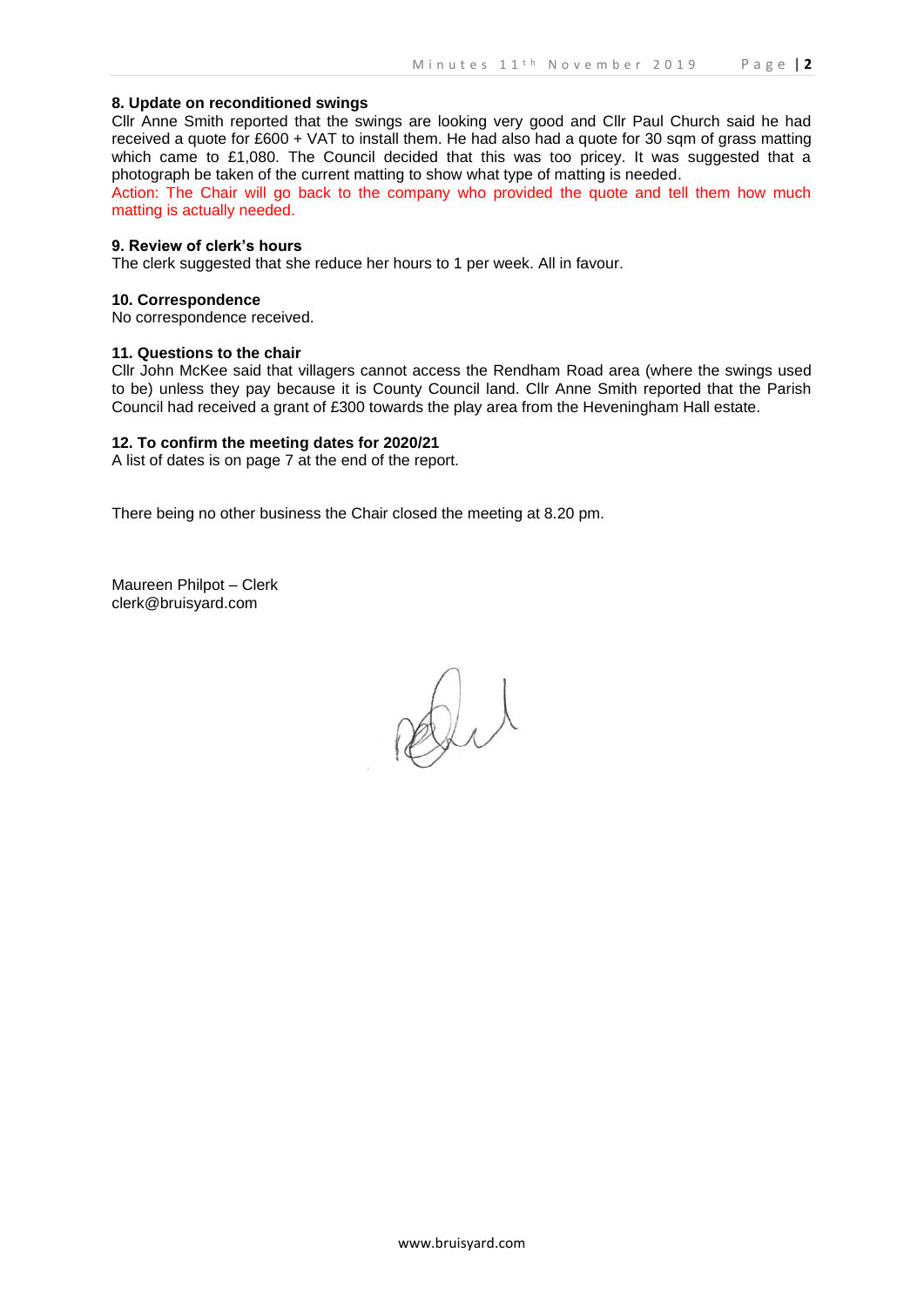|                          | <b>BRUISYARD PARISH COUNCIL</b>                                   |              |
|--------------------------|-------------------------------------------------------------------|--------------|
| (Last)                   | <b>Summary Receipts and Payments Account</b>                      | (Current)    |
| Year ended               | For the Year to 7 November 2019                                   | To date      |
| 31st March 2019          |                                                                   | 7th Nov 2019 |
| £                        | <b>Receipts</b>                                                   | £            |
| 2,900.00                 | Precept                                                           | 2,900.00     |
|                          | Agency Services/CFM                                               |              |
|                          | Loans/Capital Receipts                                            |              |
|                          | Grants                                                            |              |
|                          | Village Hall grants                                               |              |
| 8,315.64                 | <b>Other Receipts</b>                                             | 5,717.92     |
| 676.81                   | <b>VAT</b>                                                        | 596.32       |
| 11,892.45                | <b>Total Receipts</b>                                             | 9,214.24     |
|                          |                                                                   |              |
|                          | <b>Payments</b>                                                   |              |
| 252.56                   | <b>General Administration</b>                                     | 20.75        |
| 300.00                   | Staff costs                                                       | 352.21       |
| $\overline{\phantom{0}}$ | S.137 Payments (excluding grants to Village Hall)                 |              |
| -                        | S.145 Payments                                                    |              |
| $\overline{\phantom{0}}$ | Loans/Capital spending                                            |              |
| 902.17                   | <b>Agency/Professional Services</b>                               | 666.43       |
|                          | Parish Council Committee payments                                 |              |
| 6,644.60                 | Village Hall running costs                                        | 4,976.87     |
| 1,707.83                 | <b>Other Payments</b>                                             | 1,119.00     |
| 599.32                   | <b>VAT</b>                                                        | 375.65       |
| 10,406.48                | <b>Total Payments</b>                                             | 7,510.91     |
|                          |                                                                   |              |
|                          | <b>BRUISYARD PARISH COUNCIL</b>                                   |              |
|                          | <b>Receipts and Payments Summary</b>                              |              |
| (Last)                   |                                                                   | (Current)    |
| Year ended               |                                                                   | To date      |
| 31st March 2019          |                                                                   | 7th Nov 2019 |
| £                        |                                                                   | £            |
| 13,049.67                | Balance brought forward                                           | 14,535.64    |
| 11,892.45                | <b>Add Total Receipts</b>                                         | 9,214.24     |
| 24,942.12                |                                                                   | 23,749.88    |
| 10,406.48                | Less Total Payments                                               | 7,510.91     |
| 14,535.64                | Net bank and cash box balance                                     | 16,238.97    |
| 283.32                   | Unpresented PC cheques or online payments                         | 48.00        |
| 185.86                   | Unpresented VH cheques or online payments                         |              |
| 15,004.82                | Reconciled to bank accounts and cash box at 7 Nov 2019            | 16,286.97    |
|                          | Bank accounts and cash box at 7 Nov 2019:                         |              |
| 484.16                   | Barclays Premium Business Account No.40779474                     | 484.64       |
|                          |                                                                   |              |
| 2,991.79                 | Barclays Community Account No.70212008                            | 4,111.86     |
|                          | Parish Council petty cash                                         |              |
| 11,377.17                | Barclays Bank Village Hall account No. 23713326 (restricted fund) | 11,569.37    |
| 151.70                   | Village Hall cash box (restricted fund)                           | 121.10       |
| 15,004.82                |                                                                   | 16,286.97    |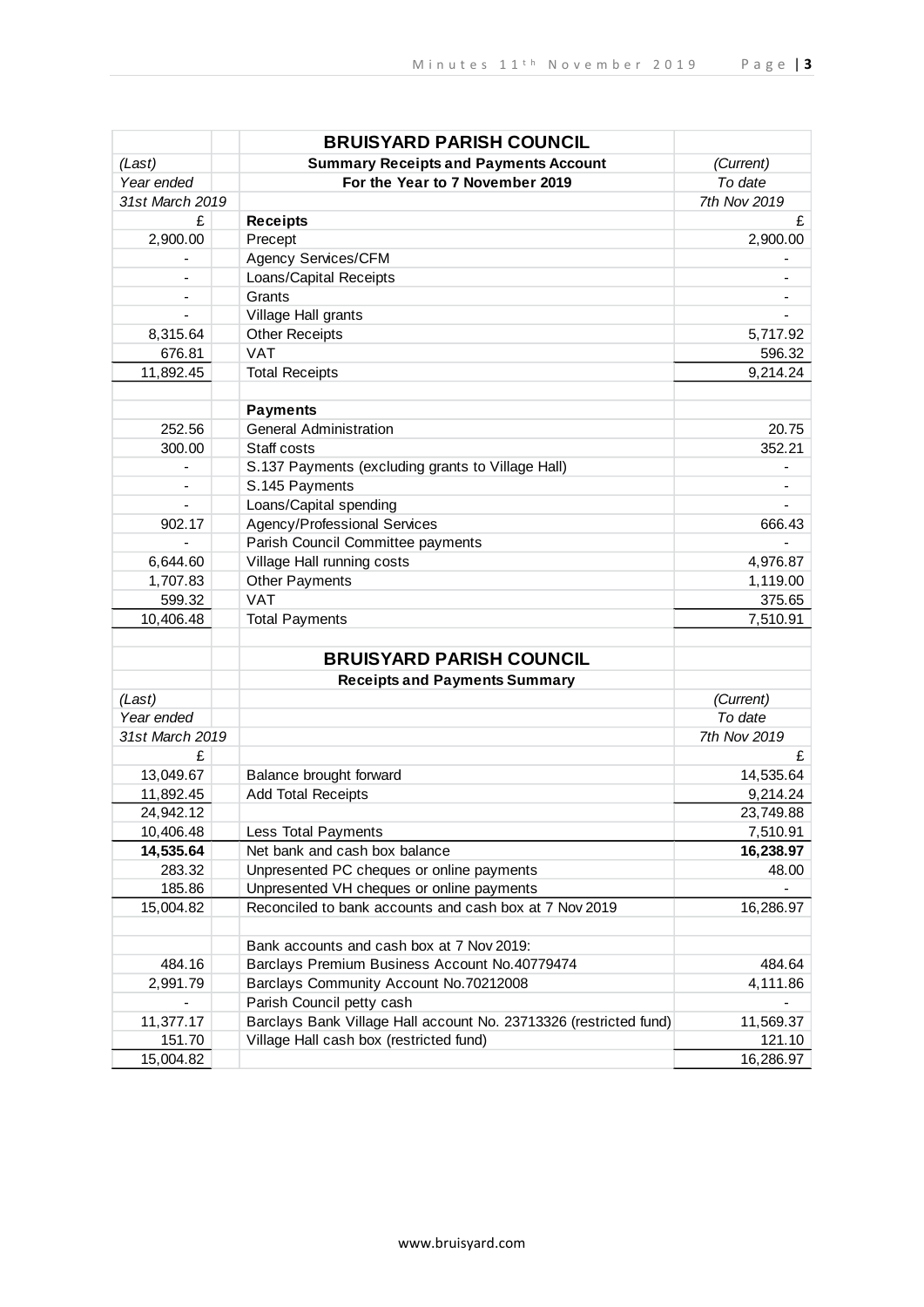| <b>ACTUAL inc VAT</b> |                          |       |       |                          |                                                              |                          |                          |                          |          |
|-----------------------|--------------------------|-------|-------|--------------------------|--------------------------------------------------------------|--------------------------|--------------------------|--------------------------|----------|
| Month                 | <b>Gen Admin</b>         | S.137 | S.145 |                          | Loans/CapitalAgency/Prof srvcs Cttee payments Other Payments |                          |                          | <b>Staff costs</b>       | Total    |
| April                 |                          |       | ۰     | ۰                        | 135.52                                                       | ۰                        | 48.00                    | $\overline{\phantom{a}}$ | 183.52   |
| May                   | $\sim$                   | ۰.    | ٠     | ٠                        | $\overline{\phantom{a}}$                                     | ۰                        | 144.00                   | $\sim$                   | 144.00   |
| June                  | -                        | ۰.    | ٠     | ٠                        | $\overline{\phantom{a}}$                                     | ۰                        | 96.00                    | $\overline{\phantom{a}}$ | 96.00    |
| July                  | $\overline{\phantom{a}}$ | ۰.    | ۰     | ۰                        | $\overline{\phantom{a}}$                                     | ۰                        | 96.00                    | $\overline{\phantom{a}}$ | 96.00    |
| August                | ۰                        | ۰.    | ٠     | ۰                        | <b>.</b>                                                     | ۰                        | 162.00                   | $\overline{\phantom{a}}$ | 162.00   |
| September             | $\sim$                   | ۰.    | ٠     | ۰                        | 315.08                                                       | ۰                        | 131.00                   | 352.21                   | 798.29   |
| October               | 24.90                    | ۰.    | ٠     | ۰                        | 97.20                                                        | $\overline{\phantom{a}}$ |                          |                          | 122.10   |
| November              | ٠                        | ۰.    | ٠     | $\sim$                   | $\overline{\phantom{a}}$                                     | $\overline{\phantom{a}}$ | 298.00                   | $\overline{\phantom{a}}$ | 298.00   |
| December              | $\sim$                   | ۰.    | ۰     | ۰                        | $\overline{\phantom{a}}$                                     | $\overline{\phantom{a}}$ | $\overline{\phantom{a}}$ | $\overline{\phantom{0}}$ |          |
| January               | -                        | ۰.    | ۰     | ۰                        | $\overline{\phantom{a}}$                                     | ۰                        | $\sim$                   | $\overline{\phantom{a}}$ |          |
| February              | ۰                        | ۰.    | ٠     | ٠                        | $\overline{\phantom{a}}$                                     | ۰                        | $\overline{a}$           | $\overline{a}$           |          |
| March                 | ۰                        | ۰.    | ٠     | $\overline{\phantom{a}}$ |                                                              | ۰                        | ۰                        |                          |          |
| Totals                | 24.90                    | -     | -     | $\overline{\phantom{a}}$ | 547.80                                                       | ۰                        | 975.00                   | 352.21                   | 1,899.91 |

# **Bruisyard Parish Council Precept - Budget vs Expenditure 2019-20 (1 Apr to 7 Nov 2019)**

Actual spend to date vs annual budget by category



# Cumulative actual spend to date vs budget

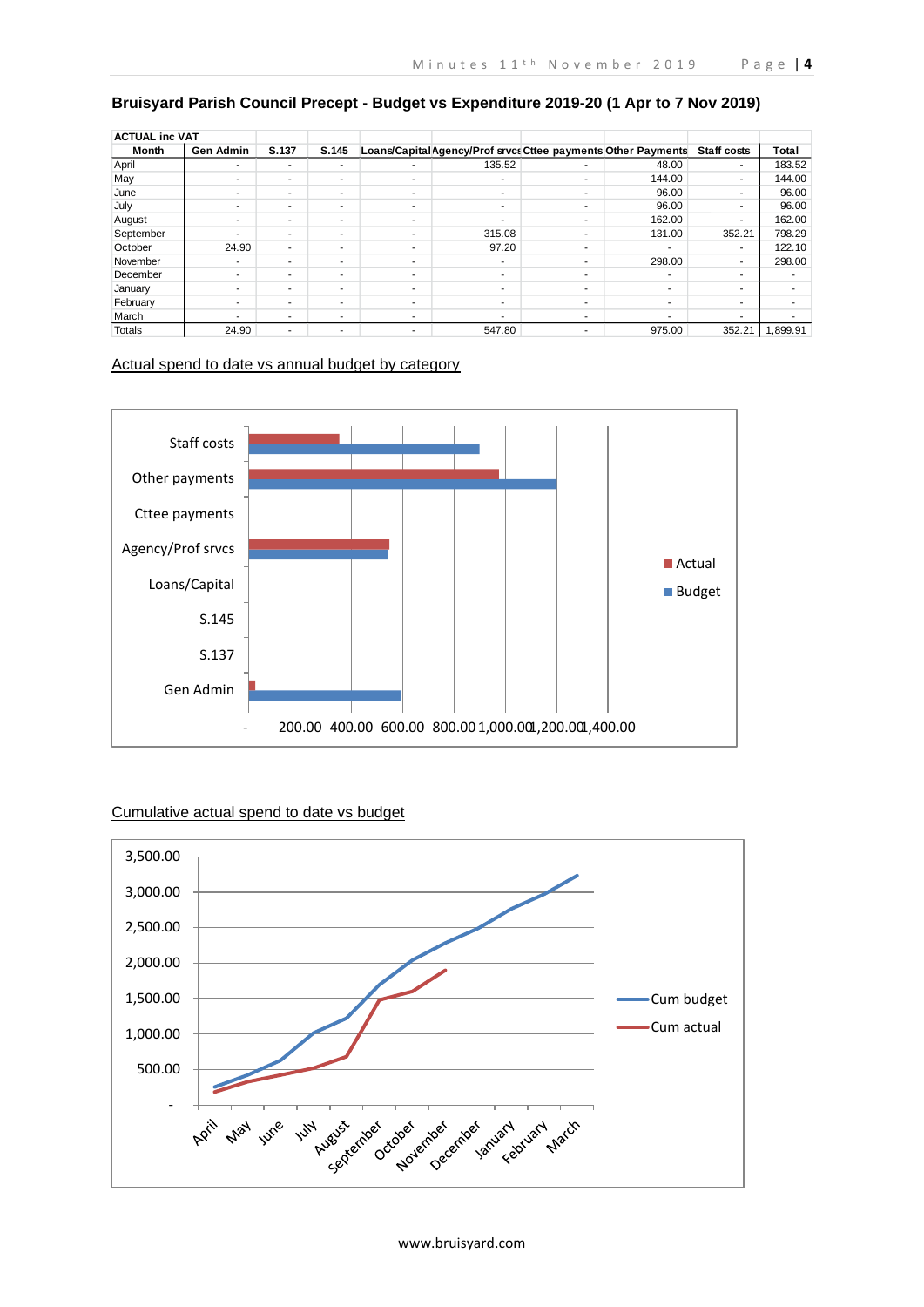# Agenda item 3: Finance – Budget, precept and reserves 2020/21

The Councillors are asked to approve the following proposal;

**1. A budget expenditure of £5069 which includes £2000 for a new Noticeboard.**

**2. A precept of £2900 which is the same as for 2019/20**

**3. A reserve policy of up to 75% of annual expenditure excluding special projects (eg. new Noticeboard) and £900 election costs. This implies a reduction in reserves of £540 from estimated 2019/20 outcome.**

The budget for 2020/21 has been based on the following assumptions;

- Costs increase with an inflation rate of ~2.5%pa.

- Staff costs for the year of £500 based on 1 hour per week for the Parish Clerk.

- Purchase and installation of a new Noticeboard in the Village Hall car park at an estimated cost of £2000 and dependent on a grant of £1000 being awarded.

- Grass and hedge cutting of £1050.
- Audit costs of £100
- Parish Council insurance of £261 (fixed in 2019 for 3 years).
- Safety inspection of the pay equipment by RoSPA of £90.
- IT costs (Office 365 and website) of £130.

# Proposed cumulative expenditure 2020/21

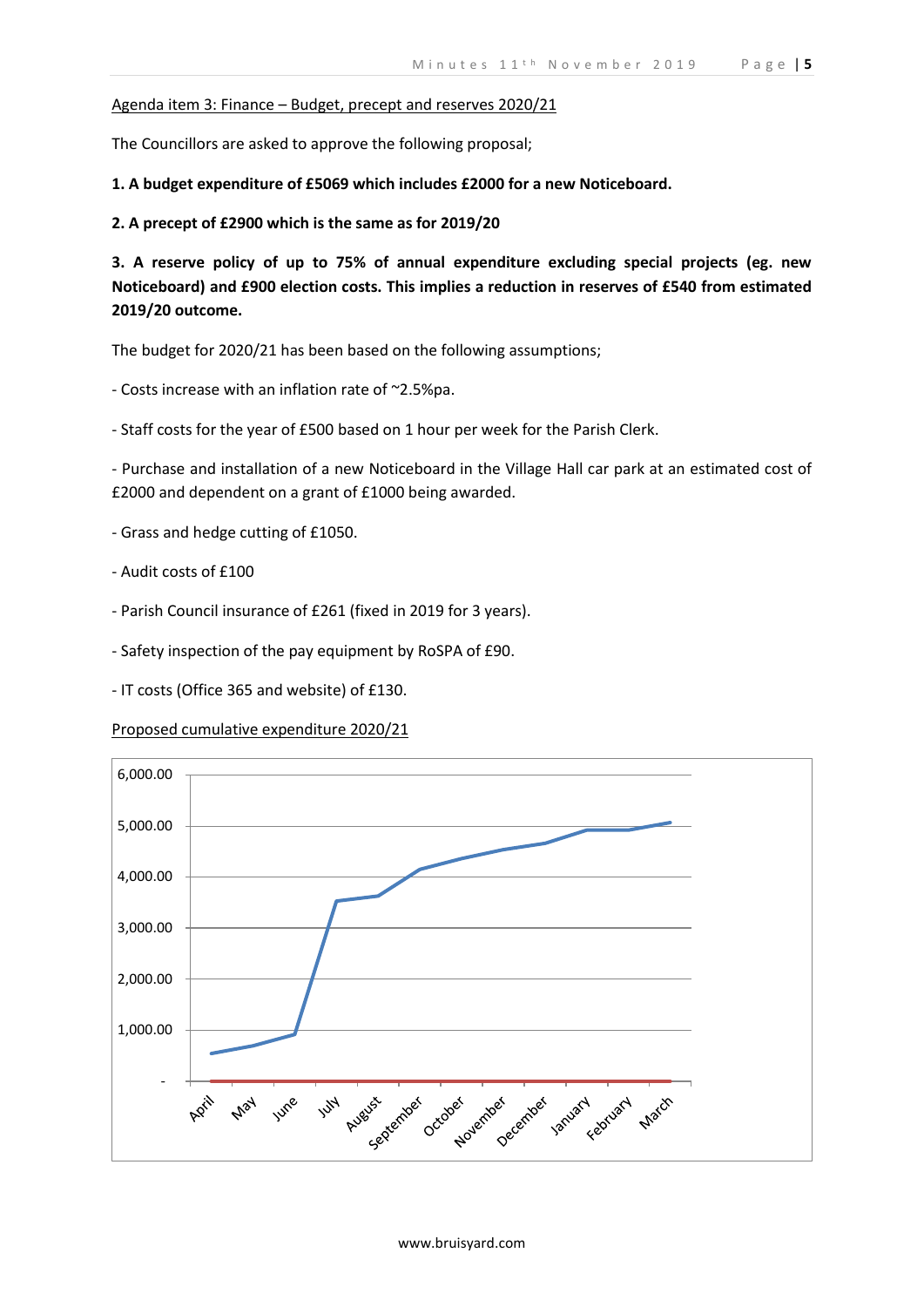# Proposed cashflow 2020/21



# Anne Smith

Responsible Financial Officer

7 November 2019